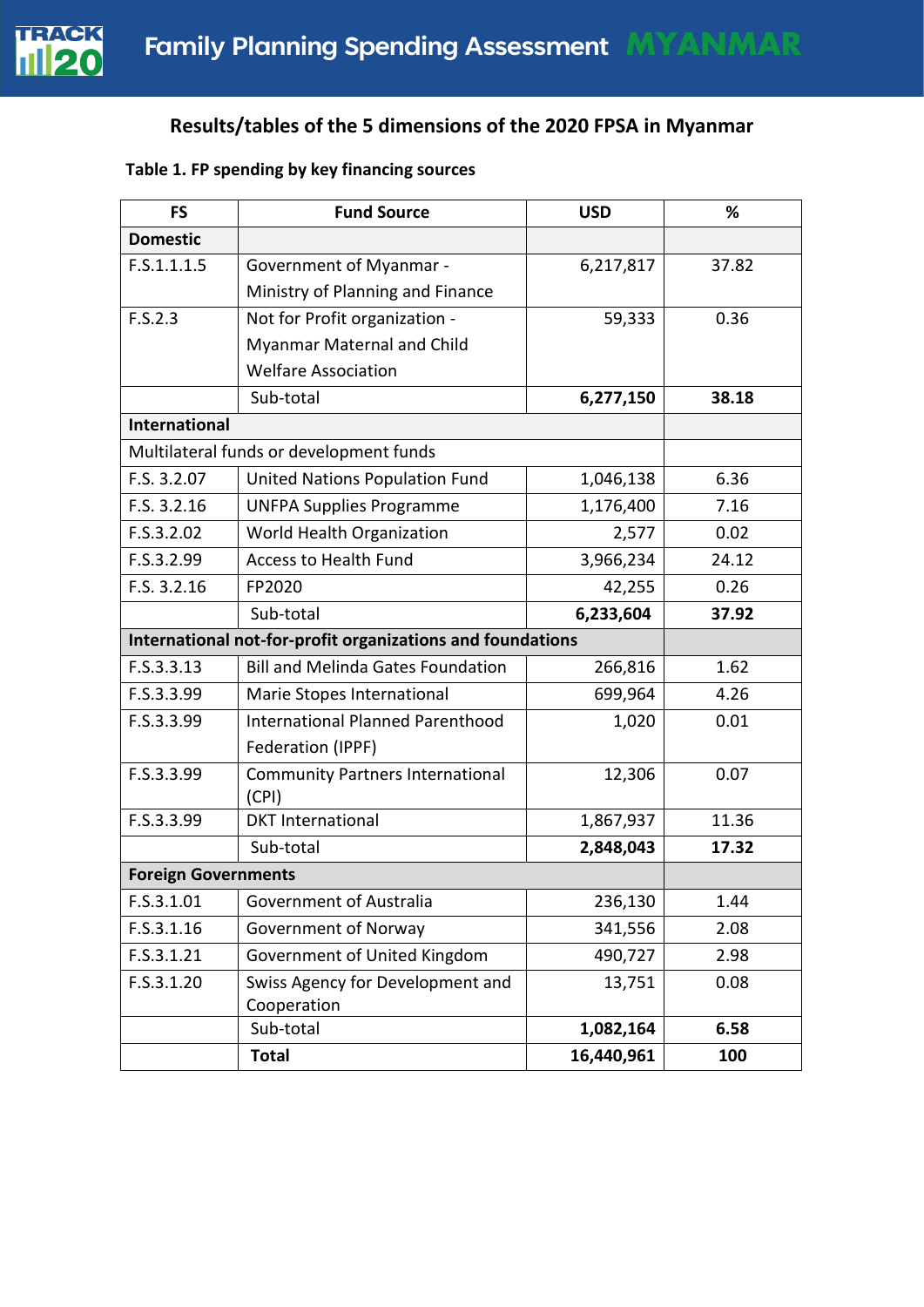

## **Table 2. FP spending by financing agents**

| <b>FA</b>   | <b>Financing Agent</b>                         | <b>USD</b> | %     |
|-------------|------------------------------------------------|------------|-------|
|             | <b>Government of Myanmar</b>                   |            |       |
| F.A.1.1.1.1 | Ministry of Health and Sports                  | 6,217,817  | 37.82 |
| F.A.1.1.1.1 | Department of Medical Research                 | 46,351     | 0.28  |
|             | Sub-total                                      | 6,264,168  | 38.1  |
|             | <b>Local NGOs</b>                              |            |       |
| F.A. 2.4    | Myanmar Maternal and Child Welfare Association | 60,353     | 0.37  |
| F.A. 2.4    | <b>Myanmar Medical Association</b>             | 185,198    | 1.13  |
|             | Sub-total                                      | 245,551    | 1.5   |
|             | <b>UN Agencies</b>                             |            |       |
| F.A.3.2.07  | United Nations Population Fund                 | 1,250,777  | 7.61  |
| F.A.3.2.16  | United Nations Office for Project Services     | 33,742     | 0.21  |
| F.A.3.2.02  | World Health Organization                      | 8,351      | 0.05  |
|             | Sub-total                                      | 1,291,870  | 7.87  |
|             | <b>International INGO</b>                      |            |       |
| F.A.3.3.99  | Marie Stopes International (MSI)               | 3,957,413  | 24.07 |
| F.A.3.3.99  | <b>Population Services International (PSI)</b> | 1,546,343  | 9.41  |
| F.A.3.3.99  | Community Partners International (CPI)         | 226,688    | 1.38  |
| F.A.3.3.99  | John Snow International (JSI)                  | 79,586     | 0.48  |
| F.A.3.3.99  | Clinton Health Access Initiative (CHAI)        | 266,816    | 1.62  |
| F.A.3.3.99  | <b>PATH</b>                                    | 417,213    | 2.54  |
| F.A.3.3.99  | Alliance Myanmar and Zenith TRI                | 276,376    | 1.69  |
| F.A.3.3.99  | <b>DKT</b> International                       | 1,867,937  | 11.36 |
|             | Sub-total                                      | 8,638,372  | 52.55 |
|             | <b>Total</b>                                   | 16,440,961 | 100   |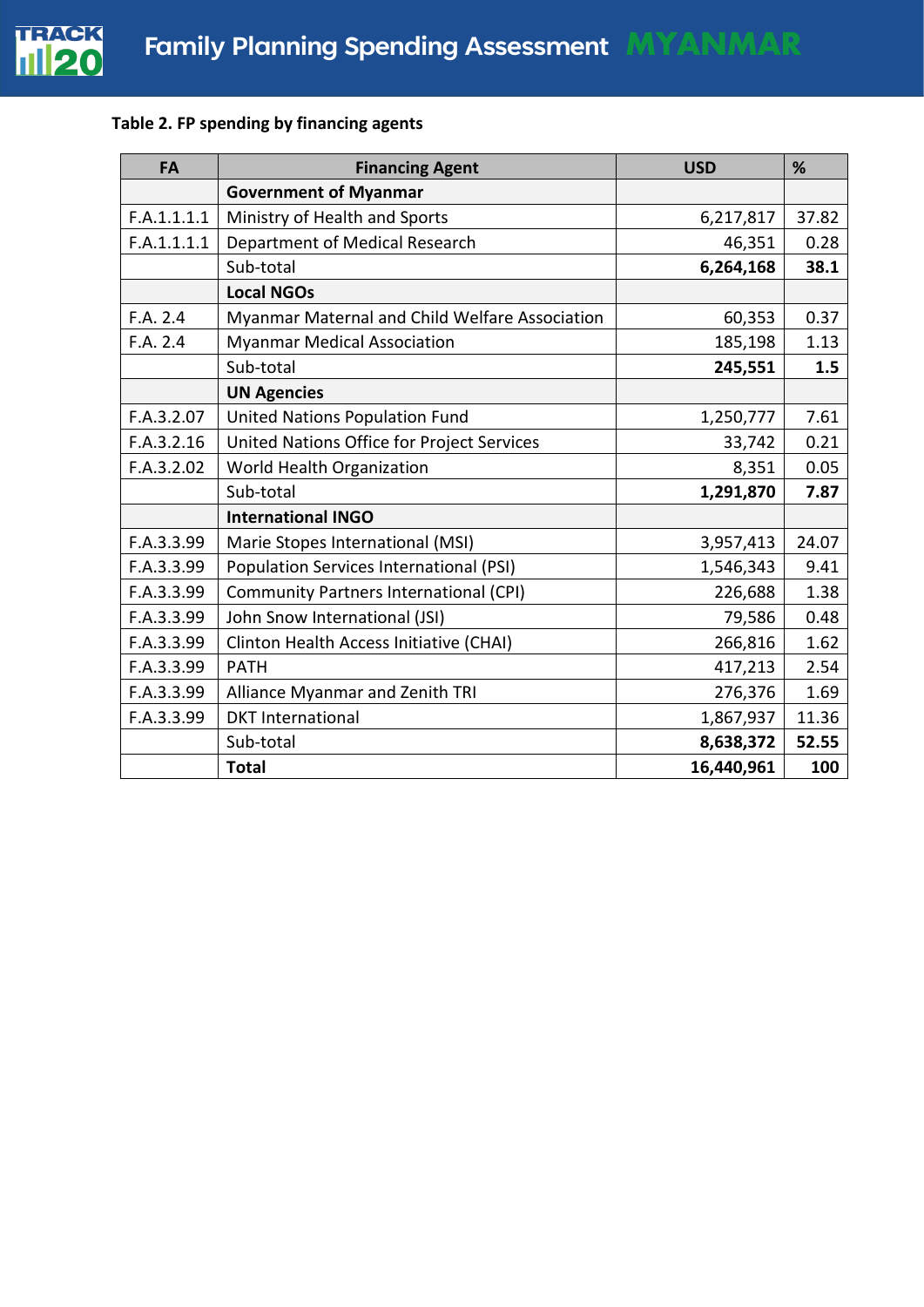

## **Table 3. FP Spending by Service Providers**

| <b>PS</b>  | <b>Service Providers</b>                        | <b>Amount</b><br>in USD | %     |
|------------|-------------------------------------------------|-------------------------|-------|
|            | <b>Government of Myanmar</b>                    |                         |       |
| P.S. 1.1.1 | <b>Public General Hospitals</b>                 | 1,027,318               | 6.25  |
| P.S.1.2.1  | <b>Public Outpatient care centres</b>           | 5,190,499               | 31.57 |
| P.S.1.12   | Department of Medical Research                  | 46,351                  | 0.28  |
| P.S.2.99   | Village Health Volunteers (AMW/CHW)             | 33,742                  | 0.21  |
|            | Sub-total                                       | 6,297,910               | 38.31 |
|            | <b>Local NGOs</b>                               |                         |       |
| P.S.2.11   | Myanmar Maternal and Child Welfare Association  | 60,353                  | 0.37  |
| P.S.2.12   | <b>Myanmar Medical Association</b>              | 185,198                 | 1.13  |
|            | Sub-total                                       | 245,551                 | 1.5   |
|            | <b>UN Agencies</b>                              |                         |       |
| P.S. 4.2   | <b>United Nations Population Fund</b>           | 74,377                  | 0.45  |
| P.S. 4.2   | World Health Organization                       | 8,351                   | 0.05  |
|            | Sub-total                                       | 82,728                  | 0.5   |
|            | <b>International INGO</b>                       |                         |       |
| P.S.2.11   | Marie Stopes International (MSI)                | 3,957,413               | 24.07 |
| P.S.2.11   | <b>Population Services International (PSI)</b>  | 1,546,343               | 9.41  |
| P.S.2.11   | Community Partners International (CPI)          | 226,688                 | 1.38  |
| P.S.2.11   | John Snow International (JSI)                   | 79,586                  | 0.48  |
| P.S.2.11   | Clinton Health Access Initiative (CHAI)         | 266,816                 | 1.62  |
| P.S.2.11   | <b>PATH</b>                                     | 417,213                 | 2.54  |
| P.S.2.11   | Alliance Myanmar and Zenith TRI                 | 276,376                 | 1.68  |
| P.S.2.11   | <b>DKT</b> International                        | 1,867,937               | 11.36 |
|            | Various Service providers (public hospitals and |                         |       |
| P.S.2.11   | NGOs)                                           | 1,176,400               | 7.16  |
|            | Sub-total                                       | 9,814,772               | 59.7  |
|            | <b>Total</b>                                    | 16,440,961              | 100   |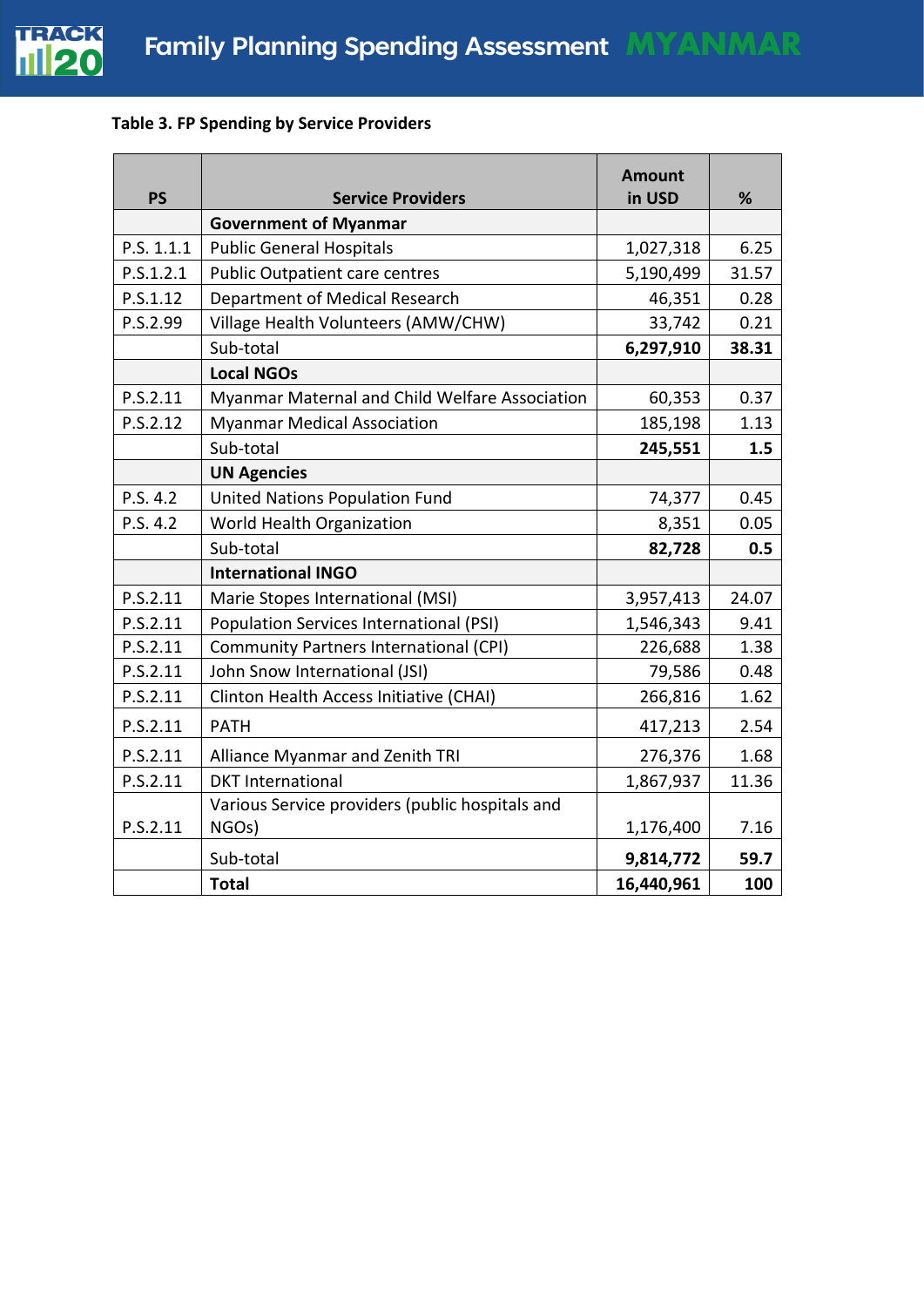

# **Table 4. Expenditure by FP Service Categories (FPSC)**

|                   | <b>FP Service Categories</b>                             | Amount     | %     |
|-------------------|----------------------------------------------------------|------------|-------|
|                   | <b>SERVICE PROVISION</b>                                 |            |       |
| <b>FPSC 1.23:</b> | Information, education and communication for FP          | 2,001,069  | 12.17 |
| <b>FPSC 1.4:</b>  | Prescription and provision of male condoms for FP        | 26,155     | 0.16  |
| <b>FPSC 1.6:</b>  | <b>Provision of Pills</b>                                | 218,087    | 1.33  |
| <b>FPSC 1.7:</b>  | Provision of Injectables                                 | 840,116    | 5.11  |
| <b>FPSC 1.9:</b>  | Provision of Implants                                    | 125,784    | 0.77  |
| <b>FPSC 1.98:</b> | FP services not disaggregated by type                    | 8,898,488  | 54.12 |
|                   | Sub-total                                                | 12,109,699 | 73.66 |
|                   | <b>PROGRAMME MANAGEMENT AND</b><br><b>ADMINISTRATION</b> |            |       |
| <b>FPSC 2.1:</b>  | Planning, coordination, and programme management         | 3,035,283  | 18.46 |
| <b>FPSC 2.3:</b>  | Monitoring and evaluation                                | 46,961     | 0.29  |
| <b>FPSC 2.4:</b>  | Operations research                                      | 59,173     | 0.36  |
| <b>FPSC 2.5:</b>  | Drug supply systems                                      | 355,962    | 2.17  |
|                   | Sub-total                                                | 3,437,379  | 21.28 |
| <b>FPSC 3.2:</b>  | <b>HUMAN RESOURCE - Training and capacity building</b>   | 361,173    | 2.20  |
| <b>FPSC 4.1:</b>  | Advocacy                                                 | 472,710    | 2.88  |
|                   | Total                                                    | 16,440,961 | 100   |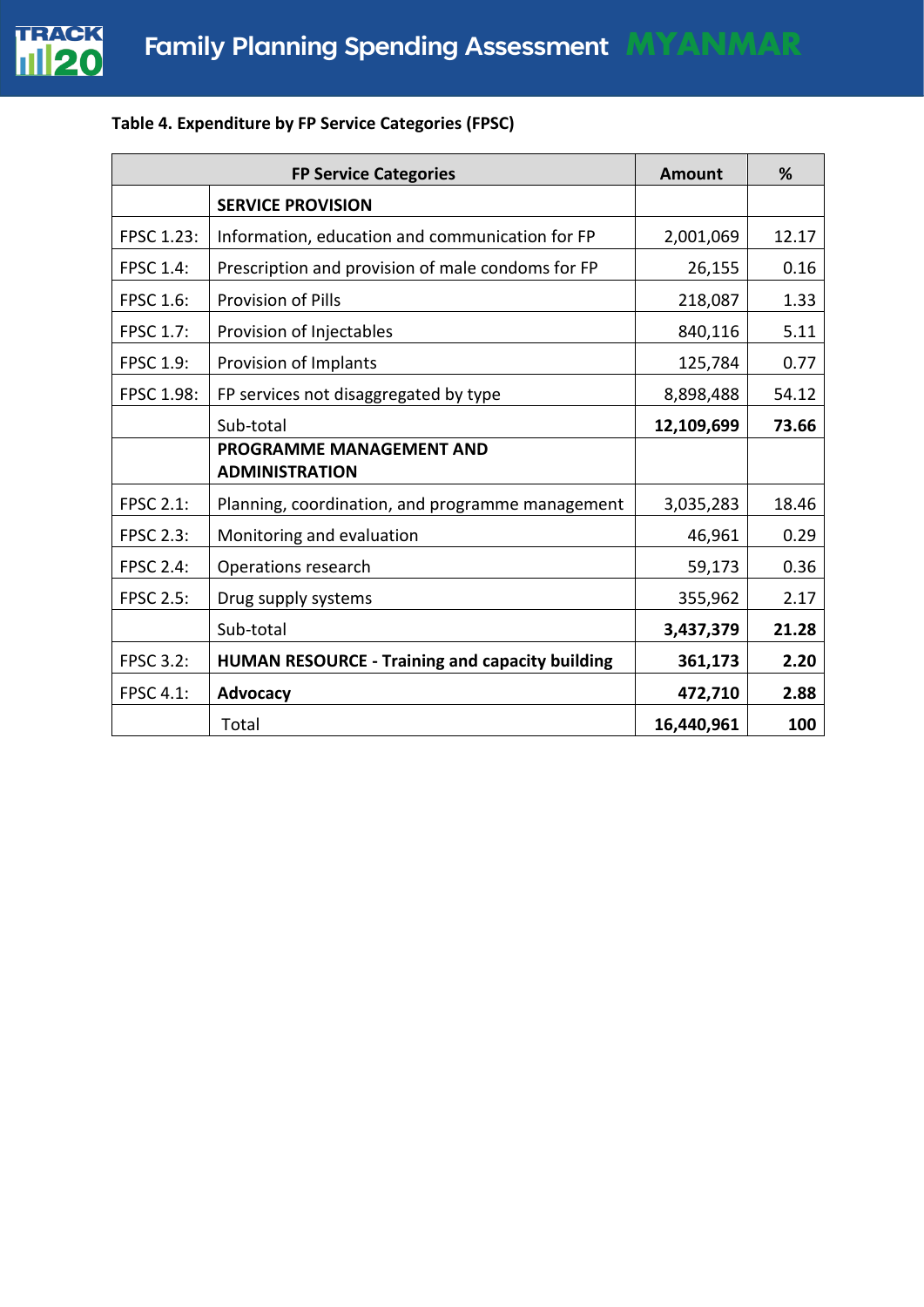

## **Table 5. Expenditure by Production Factors**

| <b>Production Factors</b>                                               | <b>Amount</b> | %     |
|-------------------------------------------------------------------------|---------------|-------|
| FPPF 1.1.1: Direct FP service provision staff cost.                     | 3,696,812     | 22.49 |
| FPPF 1.1.2: Indirect FP service provision staff cost.                   | 1,222,646     | 7.44  |
| FPPF 1.1.3: Management staff cost.                                      | 836,103       | 5.04  |
| FPPF 1.1.98: Staff cost not disaggregated by type.                      | 628,391       | 3.82  |
| FPPF 1.2.1: Pills.                                                      | 738,303       | 4.49  |
| FPPF 1.2.2: Injectables and related consumables.                        | 3,932,253     | 23.92 |
| FPPF 1.2.3: IUD and related consumables.                                | 10,927        | 0.07  |
| FPPF 1.2.4: Implants and related consumables.                           | 470,811       | 2.86  |
| FPPF 1.2.7: Male condoms for FP.                                        | 319,024       | 1.94  |
| FPPF 1.2.98: Contraceptives and consumables not disaggregated by        |               |       |
| type                                                                    | 144,764       | 0.88  |
| FPPF 1.4.1: Information, education and communication materials          | 116,938       | 0.71  |
| FPPF 1.4.2: Print media                                                 | 101,474       | 0.62  |
| FPPF 1.4.3: Electronic media                                            | 417,251       | 2.54  |
| FPPF 1.4.98: FP promotion not disaggregated                             | 56,777        | 0.35  |
| FPPF 1.5.1: Rent.                                                       | 270,976       | 1.65  |
| FPPF 1.5.2: Utilities - water, electricity, communication, and related. | 739,732       | 4.50  |
| FPPF 1.5.3: Repairs and maintenance.                                    | 74,786        | 0.45  |
| FPPF 1.5.4: Transportation and travel expenses.                         | 287,077       | 1.75  |
| FPPF 1.5.98: Administrative costs not disaggregated by type.            | 468,688       | 2.85  |
| FPPF 1.6: Consulting services                                           | 135,772       | 0.83  |
| FPPF 1.7: Meetings and workshops                                        | 156,483       | 0.95  |
| FPPF 1.8: Financial mediation services                                  | 416,398       | 2.53  |
| FPPF 1.9: Training                                                      | 318,729       | 1.94  |
| FPPF 1.20: Procurement services                                         | 46,827        | 0.28  |
| FPPF 1.21: Warehousing                                                  | 2,506         | 0.02  |
| FPPF 1.22: Transportation and distribution                              | 283,337       | 1.72  |
| FPPF 1.98: Current expenditure not broken down by type:                 | 378,318       | 2.30  |
| Current Expenditure - Sub total                                         | 16,272,103    | 98.97 |
| FPPF 2.1.1 Upgrading of health facilities for FP provision.             | 288           | 0.002 |
| FPPF 2.2.2: Information technology (hardware and software)              | 122,008       | 0.74  |
| FPPF 2.2.3: Medical equipment for FP                                    | 29,796        | 0.18  |
| FPPF 2.2.4: Laboratory and other medical equipment                      | 2,534         | 0.02  |
| FPPF 2.2.98: Equipment not broken down by type                          | 14,231        | 0.09  |
| Capital Expenditure - Sub-total                                         | 168,858       | 1.03  |
| Total                                                                   | 16,440,961    | 100   |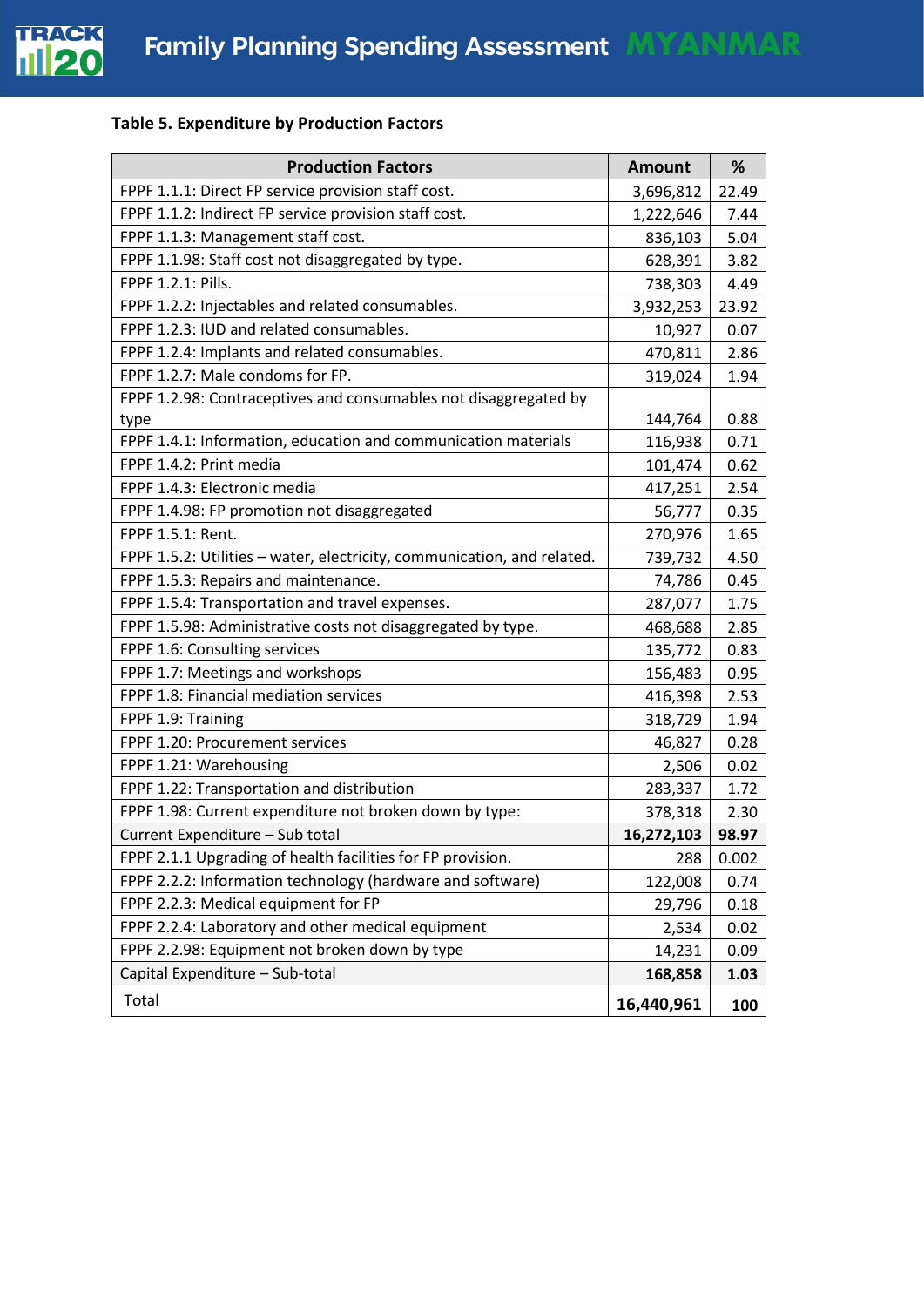

## **Deliverable 2 - Government FP expenditures**

#### **Table 1. FP spending by key government financing sources**

| FS              | <b>Fund Source</b>               | USD       |
|-----------------|----------------------------------|-----------|
| <b>Domestic</b> |                                  |           |
|                 | <b>Government of Myanmar -</b>   |           |
| F.S.1.1.1.5     | Ministry of Planning and Finance | 6,217,817 |

## **Table 2. FP spending by government financing agents**

| FA | <b>Financing Agent</b>                      | USD       |
|----|---------------------------------------------|-----------|
|    | <b>Government of Myanmar</b>                |           |
|    | F.A.1.1.1.1   Ministry of Health and Sports | 6,217,817 |

#### **Table 3. FP Spending by government Service Providers**

| <b>PS</b>  | <b>Service Providers</b>              | <b>Amount</b><br>in USD |
|------------|---------------------------------------|-------------------------|
|            | <b>Government of Myanmar</b>          |                         |
| P.S. 1.1.1 | <b>Public General Hospitals</b>       | 1,027,318               |
| P.S.1.2.1  | <b>Public Outpatient Care Centers</b> | 5,190,499               |
|            | Total                                 | 6,217,817               |

## **Table 4. Government Expenditure by FP Service Categories (FPSC)**

| <b>FP Service Categories</b> |                                                  | Amount    |
|------------------------------|--------------------------------------------------|-----------|
|                              | <b>SERVICE PROVISION</b>                         |           |
|                              | FPSC 1.98: FP services not disaggregated by type | 6,217,817 |

#### **Table 5. Government Expenditure by Production Factors**

| <b>Production Factors</b>                                               | <b>Amount</b> | %     |
|-------------------------------------------------------------------------|---------------|-------|
| FPPF 1.1.1: Direct FP service provision staff cost.                     | 2,735,482     | 43.99 |
| FPPF 1.1.3: Management staff cost.                                      | 16,045        | 0.26  |
| FPPF 1.2.1: Pills.                                                      | 161,464       | 2.60  |
| FPPF 1.2.2: Injectables and related consumables.                        | 2,583,423     | 41.55 |
| FPPF 1.5.2: Utilities - water, electricity, communication, and related. | 446,915       | 7.19  |
| FPPF 1.22: Transportation, and distribution                             | 274,488       | 4.41  |
| Total                                                                   | 6,217,817     | 100   |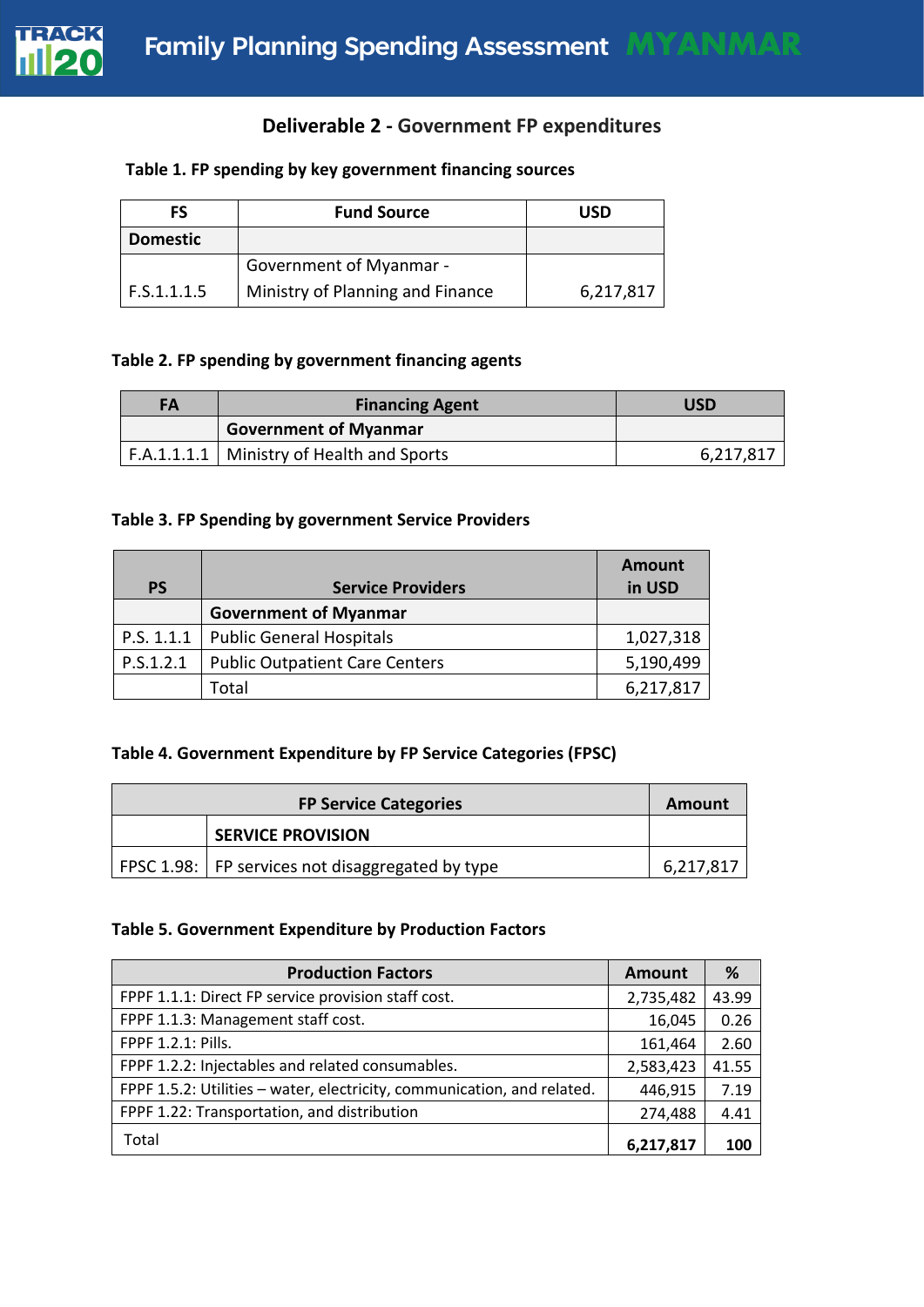

Data used for used for shared expenditures –

- 1. Direct service provision staff cost
- 2. Indirect service provision staff cost
- 3. Management staff cost
- 4. Internal administrative cost

Methods for used for shared expenditures –

- 1. Some organizations including Myanmar Medical Association used the ratio of total outpatient visit and total FP visits.
- 1. FP visit data of government health facilities is not available. In consultation with the Maternal and Reproductive Health Division, 4% of total cost was used for operational cost, and 40% of the total personnel cost of MRH staff for programme management staff cost. The direct service provision cost for short term FP methods is estimated at 7% of their workload, based on a study "Workload and spending time on Reproductive Health Services among Midwives in two selected Districts" conducted by MPH candidates of the University of Public Health, Yangon in 2018. Service provision staff cost for long term methods is estimated by using average hour of service needed for one client (counseling and providing method) and estimated number of clients receiving those services in 2020.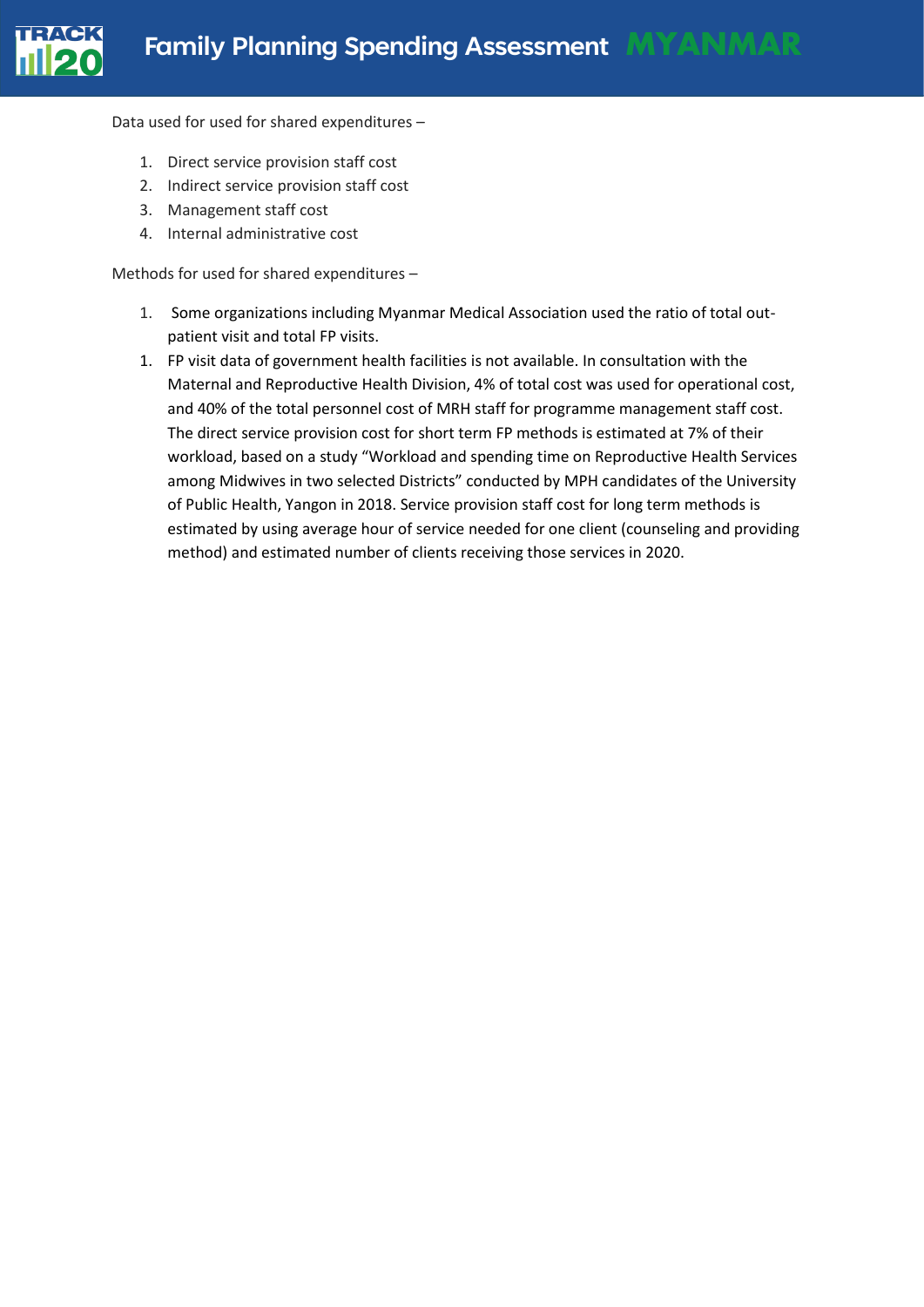

## **Deliverable 3**

# **Comparison tables of the 2020 FPSA and previous FPSAs**

#### **Table 1. Comparison table showing all Financing Sources estimates from previous FPSAs and the 2020 estimates.**

|                      |                                         | 2018       |       | 2019       |   | 2020       |       |
|----------------------|-----------------------------------------|------------|-------|------------|---|------------|-------|
| <b>FS</b>            | <b>Fund Source</b>                      | <b>USD</b> | %     | <b>USD</b> | % | <b>USD</b> | %     |
| <b>Domestic</b>      |                                         |            |       |            |   |            |       |
| F.S.1.1.1.5          | Government of Myanmar -                 | 4,425,635  | 24.69 | 3,536,817  |   | 6,217,817  | 37.82 |
|                      | Ministry of Planning and Finance        |            |       |            |   |            |       |
| F.S.2.3              | Not for Profit organization -           | 128,674    | 0.72  |            |   | 59,333     | 0.36  |
|                      | Myanmar Maternal and Child              |            |       |            |   |            |       |
|                      | <b>Welfare Association</b>              |            |       |            |   |            |       |
| F.S.2.2              | FP service users (Household             | 6,440,555  |       |            |   |            |       |
|                      | OOP expenditure) Household's            |            |       |            |   |            |       |
|                      | fund                                    |            |       |            |   |            |       |
|                      | Sub-total                               | 10,994,864 |       |            |   |            |       |
|                      | Sub-total without OOP                   | 4,554,309  | 25.41 |            |   | 6,277,150  | 38.18 |
| <b>International</b> |                                         |            |       |            |   |            |       |
|                      | Multilateral funds or development funds |            |       |            |   |            |       |
| F.S. 3.2.07          | United Nations Population Fund          | 3,909,535  | 21.81 |            |   | 1,046,138  | 6.36  |
| F.S. 3.2.16          | <b>UNFPA Supplies Programme</b>         | 1,617,946  | 9.03  |            |   | 1,176,400  | 7.16  |
| F.S.3.2.02           | World Health Organization               | 21,000     | 0.12  |            |   | 2,577      | 0.02  |
| F.S. 3.2.16          | <b>United Nations Foundation</b>        | 74,436     | 0.42  |            |   |            |       |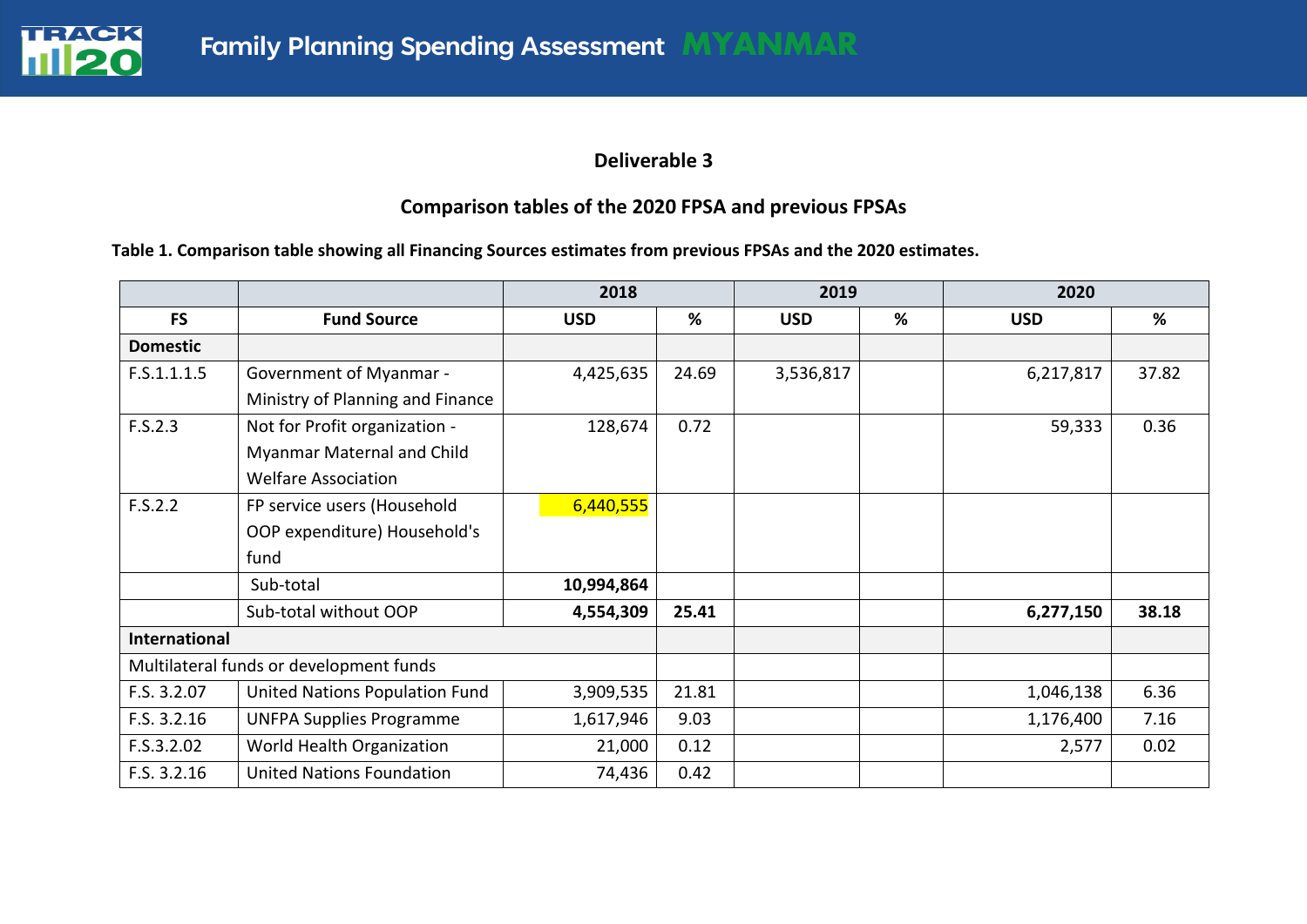

| F.S.3.2.99  | Myanmar Humanitarian Fund                                  | 24,459    | 0.14  |           |       |
|-------------|------------------------------------------------------------|-----------|-------|-----------|-------|
| F.S.3.2.99  | Access to Health Fund/3MDG                                 | 3,616,189 | 20.18 | 3,966,234 | 24.12 |
| F.S.3.2.99  | Global Fund for HIV/AIDS, TB,                              | 562,405   | 3.14  |           |       |
|             | Malaria                                                    |           |       |           |       |
| F.S. 3.2.16 | FP2020                                                     | 107,420   | 0.60  | 42,255    | 0.26  |
|             | Sub-total                                                  | 9,993,390 | 55.43 | 6,233,604 | 37.92 |
|             | International not-for-profit organizations and foundations |           |       |           |       |
| F.S.3.3.13  | <b>Bill and Melinda Gates</b>                              | 427,884   | 2.39  | 266,816   | 1.62  |
|             | Foundation                                                 |           |       |           |       |
| F.S.3.3.99  | <b>Martin Fabert Foundation</b>                            | 63,132    | 0.35  |           |       |
| F.S.3.3.99  | Marie Stopes International                                 | 420,210   | 2.34  | 699,964   | 4.26  |
| F.S.3.3.99  | <b>International Planned</b>                               | 77,279    | 0.43  | 1,020     | 0.01  |
|             | Parenthood Federation (IPPF)                               |           |       |           |       |
| F.S.3.3.99  | Packard Foundation                                         | 153,038   | 0.85  |           |       |
| F.S.3.3.99  | <b>Community Partners</b>                                  | 13,369    | 0.07  | 12,306    | 0.07  |
|             | International (CPI)                                        |           |       |           |       |
| F.S.3.3.99  | <b>DKT</b> International                                   |           |       | 1,867,937 | 11.36 |
| F.S.3.3.99  | <b>International Rescue Committee</b>                      | 407,142   | 2.27  |           |       |
|             | (IRC)                                                      |           |       |           |       |
| F.S.3.3.99  | John Snow Research and                                     | 11,812    | 0.07  |           |       |
|             | Training Institute (JSI)                                   |           |       |           |       |
| F.S.3.3.99  | Save the Children                                          | 96,985    | 0.54  |           |       |
| F.S.3.3.99  | <b>Medical Action Myanmar</b>                              | 171,540   | 0.96  |           |       |
|             | <b>Private Donation</b>                                    |           |       |           |       |
| F.S.3.3.99  | Children's Investment Fund                                 | 181,023   | 1.01  |           |       |
|             | Foundation (CIFF)                                          |           |       |           |       |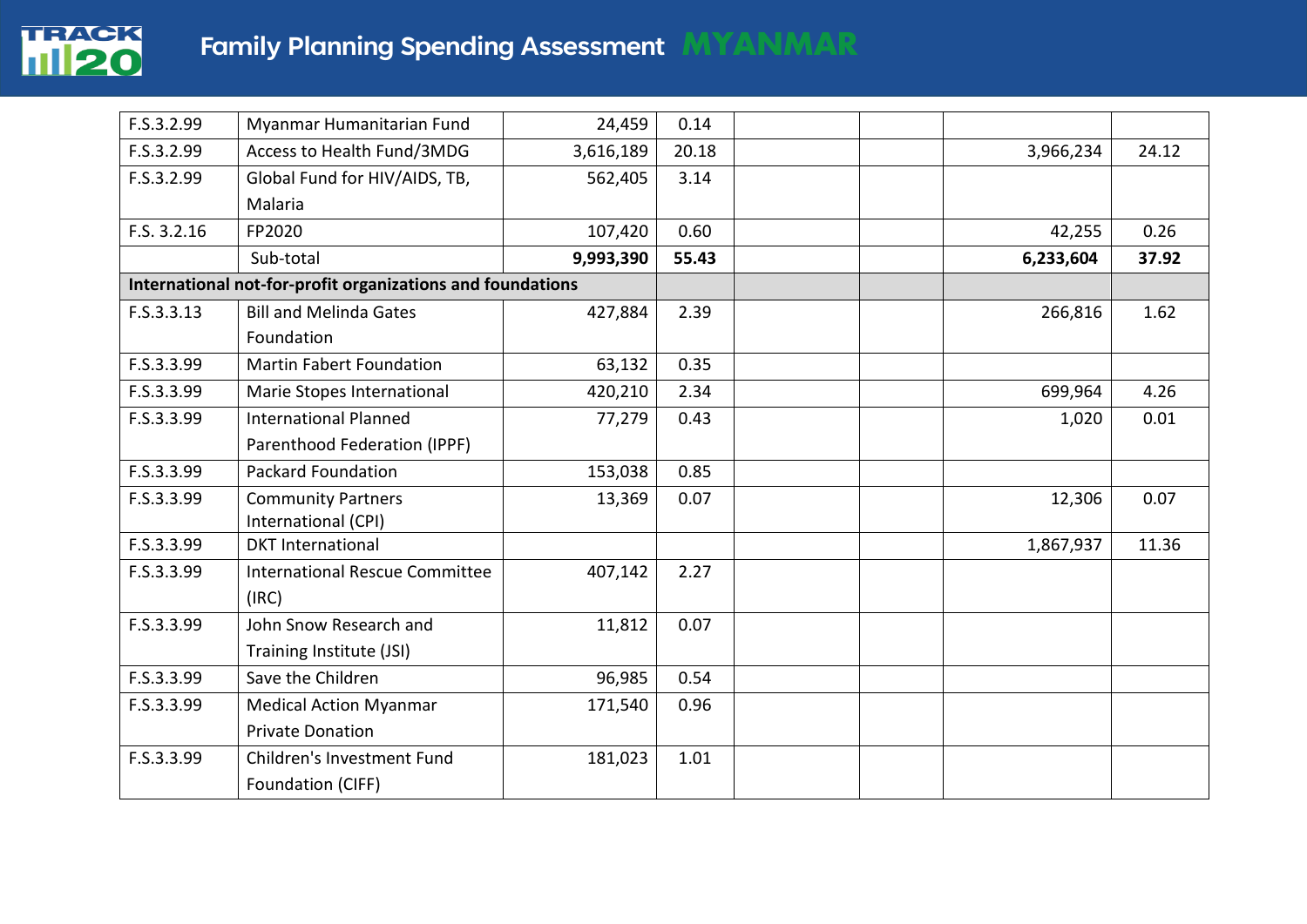

| F.S.3.3.99                 | Large Anonymous Donor                                  | 130,430    | 0.73  |            |       |
|----------------------------|--------------------------------------------------------|------------|-------|------------|-------|
| F.S.3.3.09                 | <b>Population Services</b>                             | 83,677     | 0.47  |            |       |
|                            | International (PSI)                                    |            |       |            |       |
|                            | Sub-total                                              | 2,237,521  | 12.48 | 2,848,043  | 17.32 |
| <b>Foreign Governments</b> |                                                        |            |       |            |       |
| F.S.3.1.01                 | Government of Australia                                | 118,118    | 0.66  | 236,130    | 1.44  |
| F.S.3.1.16                 | Government of Norway                                   | 404,274    | 2.26  | 341,556    | 2.08  |
| F.S.3.1.21                 | Government of United Kingdom                           | 101,008    | 0.56  | 490,727    | 2.98  |
| F.S.3.1.20                 | <b>Swiss Agency for Development</b><br>and Cooperation | 60,358     | 0.34  | 13,751     | 0.08  |
| F.S.3.1.19                 | Sweden International                                   | 513,025    | 2.86  |            |       |
|                            | Development Agency (SIDA)                              |            |       |            |       |
|                            | Sub-total                                              | 1,196,783  | 6.68  | 1,082,164  | 6.58  |
|                            | <b>Total</b>                                           | 24,362,558 |       |            |       |
|                            | <b>Total without OOP</b>                               | 17,922,003 | 100   | 16,440,961 | 100   |

Note - OOP was conducted only in 2018 but not conducted in 2019 and 2020. For the sake of comparison, the OOP expenditures were not included in the calculation of the % in 2018.